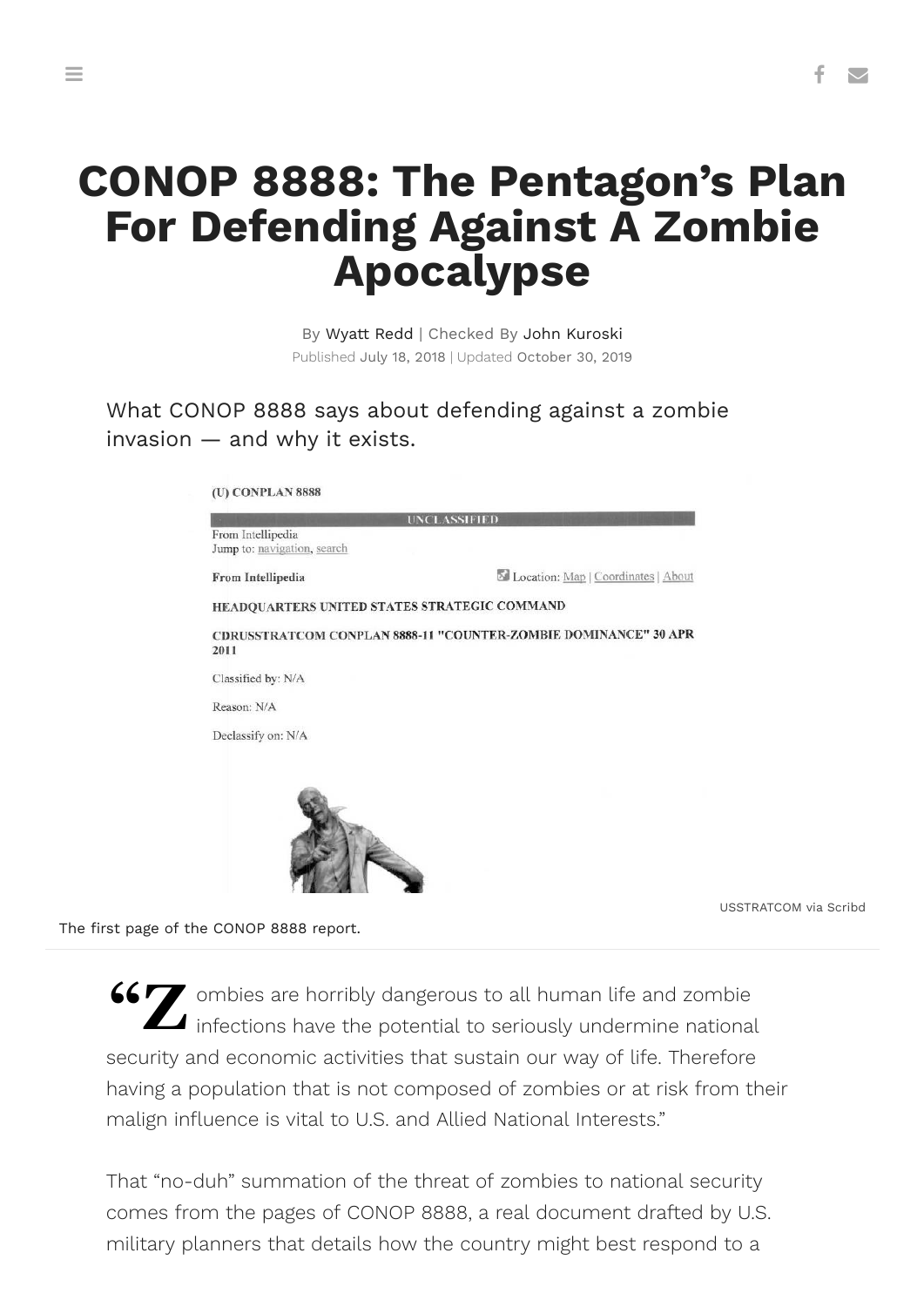Yes, the U.S. government drafted an official zombie preparation plan.

"This plan was not actually designed as a joke," the report begins. And indeed, it's not.

## CONOP 8888

Dating from April 2011, CONOP 8888 is the work of military planners of the U.S. Strategic Command (USSTRATCOM) in Omaha, Neb. One of the Department of Defense's ten unified commands, USSTRATCOM employs personnel from all branches of the military in order to provide a number of large-scale national defense services.

And this is the organization that created an honest-to-goodness zombie defense plan.

CONOP 8888 — made public thanks to a report by [Foreign Policy](https://foreignpolicy.com/2014/05/13/exclusive-the-pentagon-has-a-plan-to-stop-the-zombie-apocalypse-seriously/) in 2014 serves as an outline of what would have to be done in the event that the sort of zombie apocalypse depicted in shows like The Walking Dead happens in real life. More specifically, the [document](https://www.scribd.com/doc/223872345/CONPLAN-8888) provides detailed explanations of the various legal, political, and practical issues involved in a war on the undead.

## The Plan

"U.S. and international law regulate military operations only insofar as human and animal life are concerned. There are almost no restrictions on hostile actions… against pathogenic life forms, organic-robotic entities, or 'traditional' zombies," the report reads.

Combined with the fact that the authors expect a declaration of martial law following an outbreak, that gives the government a wide range of options for killing zombies.

 $\equiv$  . The contract of the contract of the contract of the contract of the contract of the contract of the contract of the contract of the contract of the contract of the contract of the contract of the contract of the co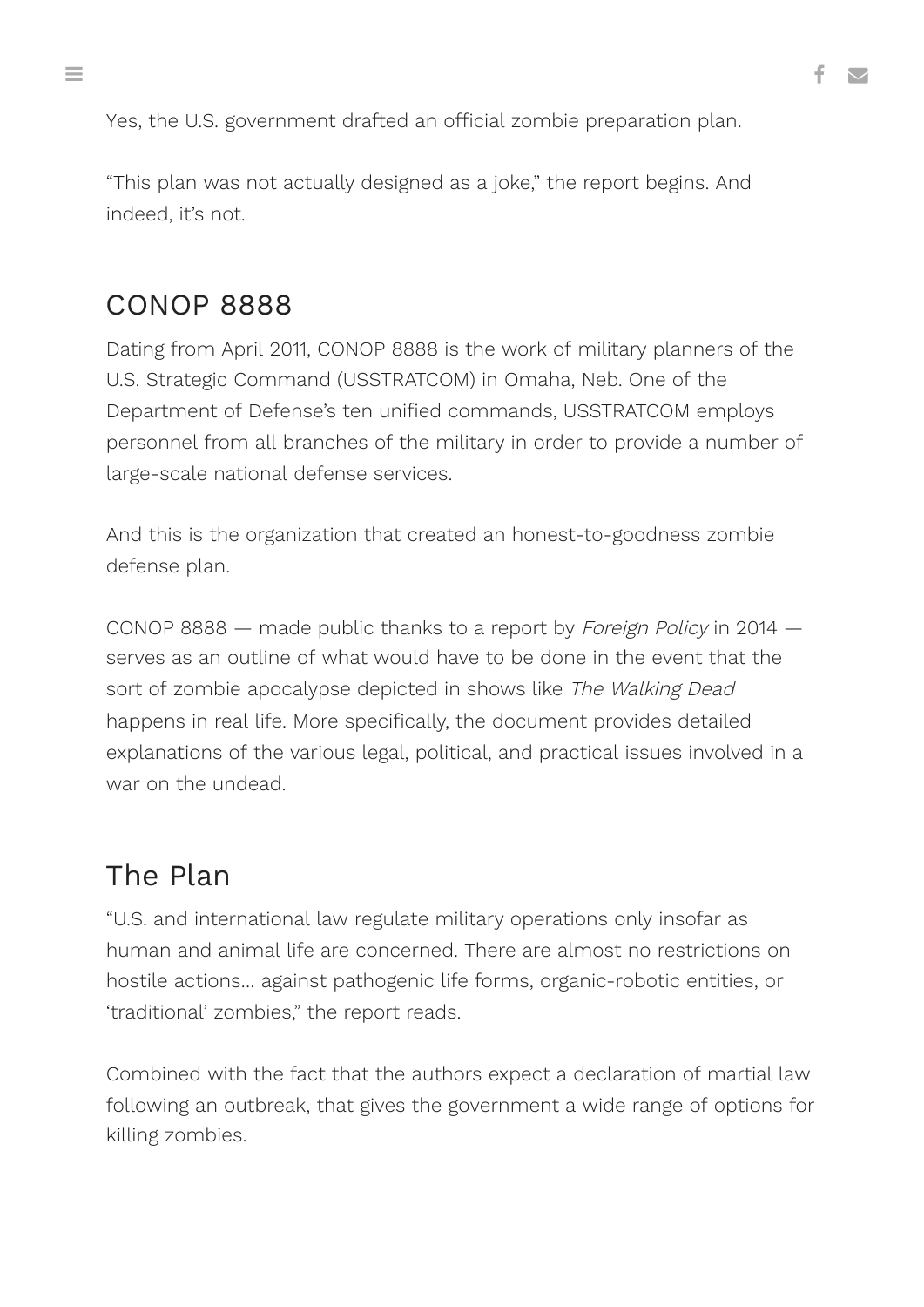phase, authorities will instruct the military and the public on how the zombies they're fighting work and how to kill them. The second phase, "deterrence," points out that "zombies cannot be deterred themselves," but calls for a broad sweep of operations to restore confidence in the government's ability to combat the threat.

In the next two phases, military forces conduct sweeps of infected areas, killing zombies and burning the bodies to remove the threat of infection. And in the final phase, the government rebuilds its authority over the civilian population and eliminates the final pockets of zombie resistance.

And operations like this wouldn't only be conducted domestically, according to CONOP 8888. The report also expects that there will be a global element to any zombie outbreak, which means that the U.S. will plan to coordinate attacks on international zombies in order to protect its foreign allies — and enemies.

As the report states, "Because zombies pose a threat to all 'non-zombie' human life (hereafter referred to as 'humans'), USSTRATCOM will be prepared to preserve the sanctity of human life and conduct operations in support of any human population-including traditional adversaries."

From its international scope to its multi-phase attack plan, CONOP 8888 is remarkably thorough, covering every conceivable type of zombie. The plan first addresses the basic Pathogenic Zombies, which are given life by a virus. Then there are Radiation Zombies, Evil Magic Zombies born from "occult experimentation," Space Zombies created by aliens, Weaponized Zombies, and Vegetarian Zombies "as indicated in the popular game 'Plants vs. Zombies'."

The report primarily focuses on Pathogenic Zombies and lays out a worstcase scenario in which the infection spreads quickly and each death strengthens the zombie horde while weakening the military. Although the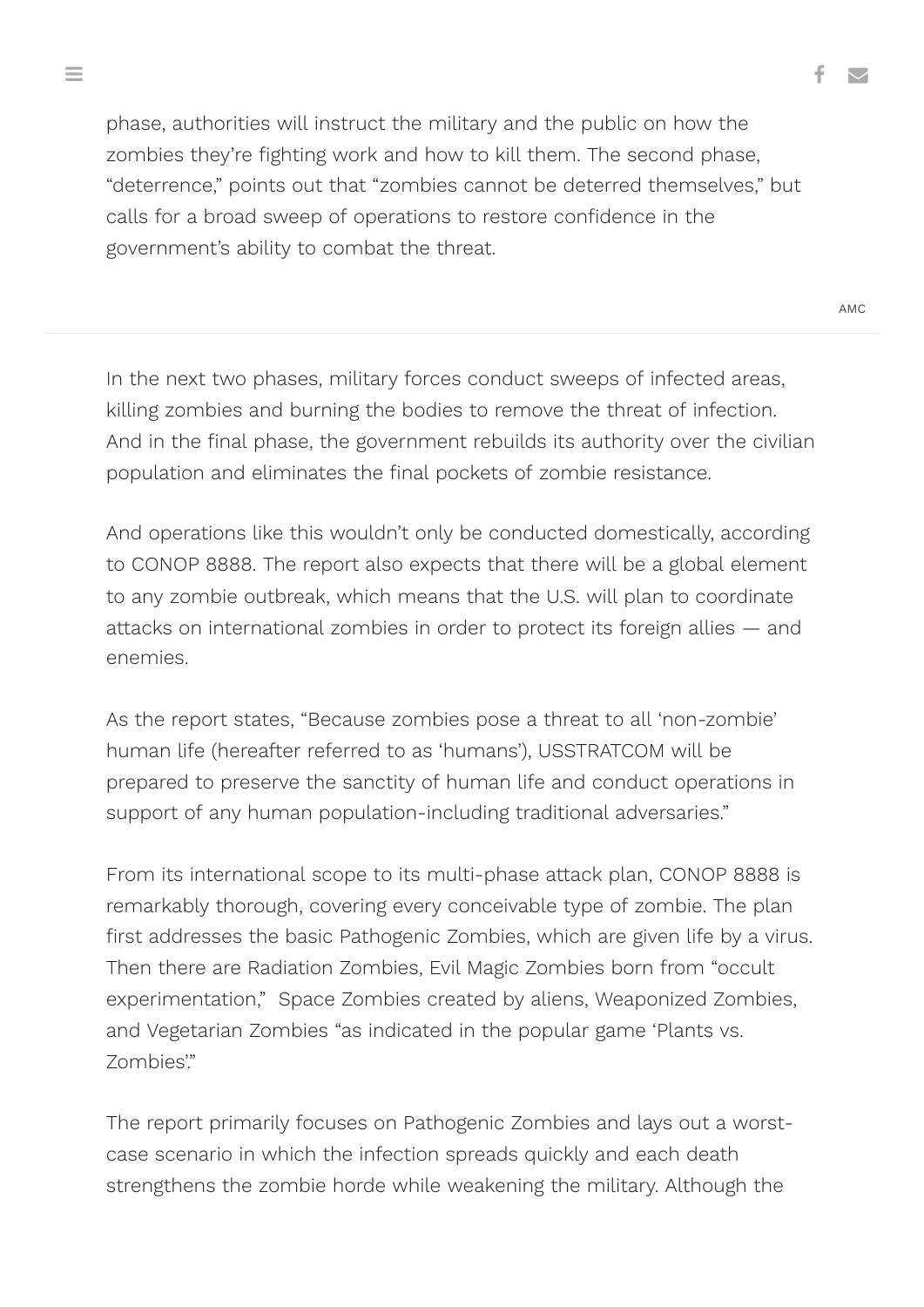suggests intervention by the military's Chaplains Corps.

AMC

The report even makes special mention of Chicken Zombies, which it notes are the only kind that have [actually been proven to](http://www.foxnews.com/story/2006/12/05/zombie-chickens-causing-debate-over-fate-older-chickens-in-california.html) exist. As the report summarizes, these chickens are ones that have been euthanized by being sealed inside chambers and suffocated with carbon dioxide — only to survive and claw their way back out of the grave (if they weren't actually dead when they were buried). Luckily, the CONOP 8888 authors point out that these zombies pose little threat to humans.

While these "Chicken Zombies" do exist, the fact that they're included in CONOP 8888 might be your first indication that the plan wasn't devised completely in earnest.

## Why Does CONOP 8888 Exist?

So, if CONOP 8888 isn't totally serious, why would the Pentagon go through the trouble of creating it?

According to a spokesperson for the U.S. Strategic Command, "The document is identified as a training tool used in an in-house training exercise where students learn about the basic concepts of military plans and order development through a fictional training scenario."

In other words, CONOP 8888 is basically a training exercise featuring a fictitious enemy rather than an actual plan that its authors would envision using in the field.

You see, the U.S. needs to train its personnel to plan for different national security threats. The problem is that these plans are sometimes leaked. And if they have their planners working on a hypothetical invasion of Brazil simply for practice, it might still make the Brazilians nervous if it gets picked up by the press.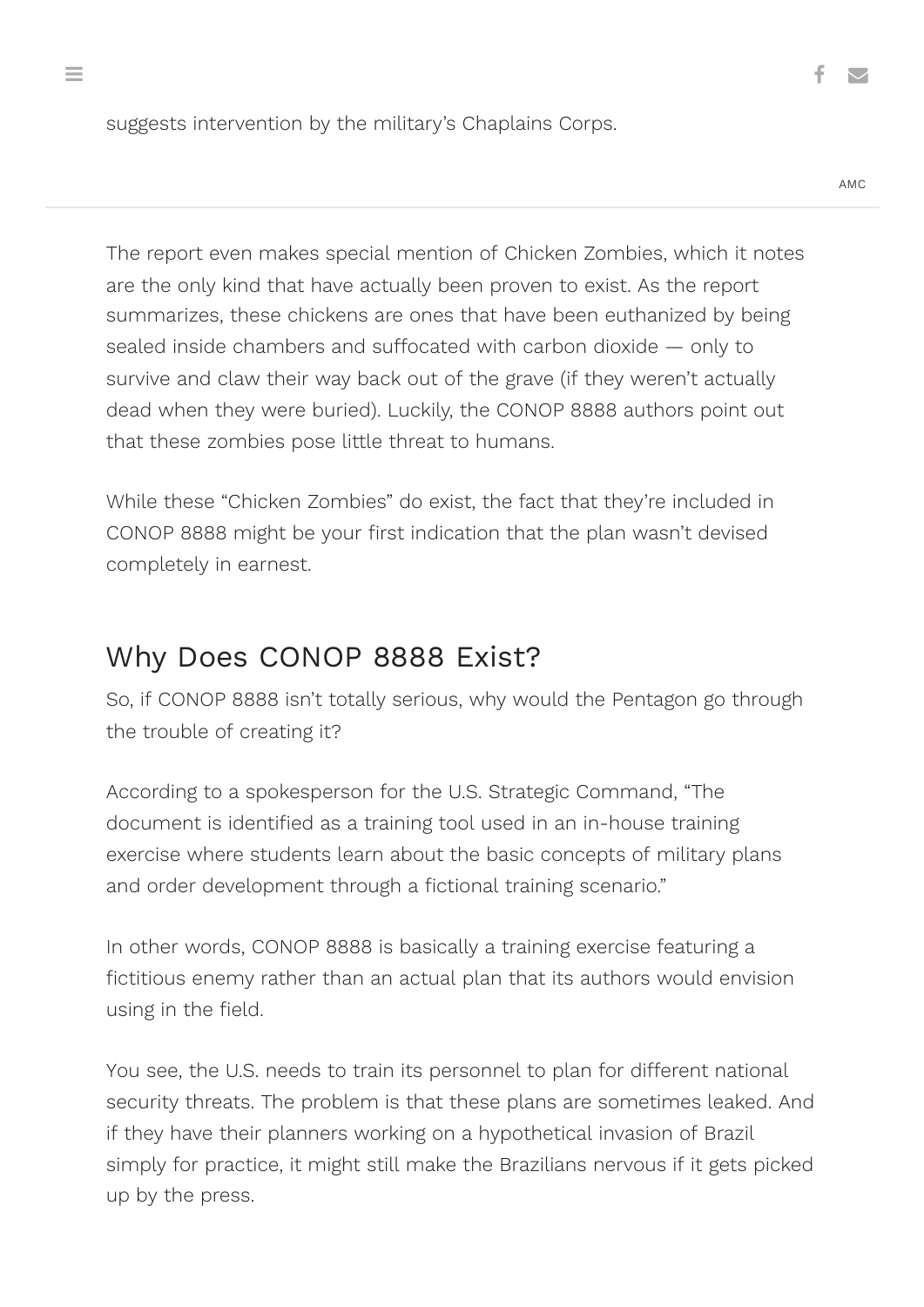without risking any damage to foreign relations. And the fact that it's a particularly entertaining thing to prepare for means that they can get their planners engaged in the process.

So while it always pays to be prepared, you can rest easy in the knowledge that the U.S. government isn't seriously expecting a zombie apocalypse… at least as far as we know.

After this look at CONOP 8888, check out the most interesting facts about zombies. Then, step inside [an astounding](https://allthatsinteresting.com/zombie-facts) [zombie-proof](https://allthatsinteresting.com/zombie-proof-house) house.

 $\mathsf f$  [Share](https://www.facebook.com/sharer/sharer.php?u=https://allthatsinteresting.com/conop-8888)  $\mathsf s$  [Email](https://allthatsinteresting.com/conop-8888/email/) Elipboard  $\mathsf s$  Email

[Wyatt](https://allthatsinteresting.com/author/wyatt-redd) Redd

Y.

Wyatt Redd is a freelance writer from Nashville, Tennessee.

Sign Up For The ATI Newsletter

Email Sign Up

 $\langle$ 

Man Who Had Sex With Horse Says It Gave [Consent](https://allthatsinteresting.com/man-sexual-consent-horse) By... Previous Post

Down The Hippie Trail – The 1970s [Counterculture](https://allthatsinteresting.com/hippie-trail) Journey...



Next Post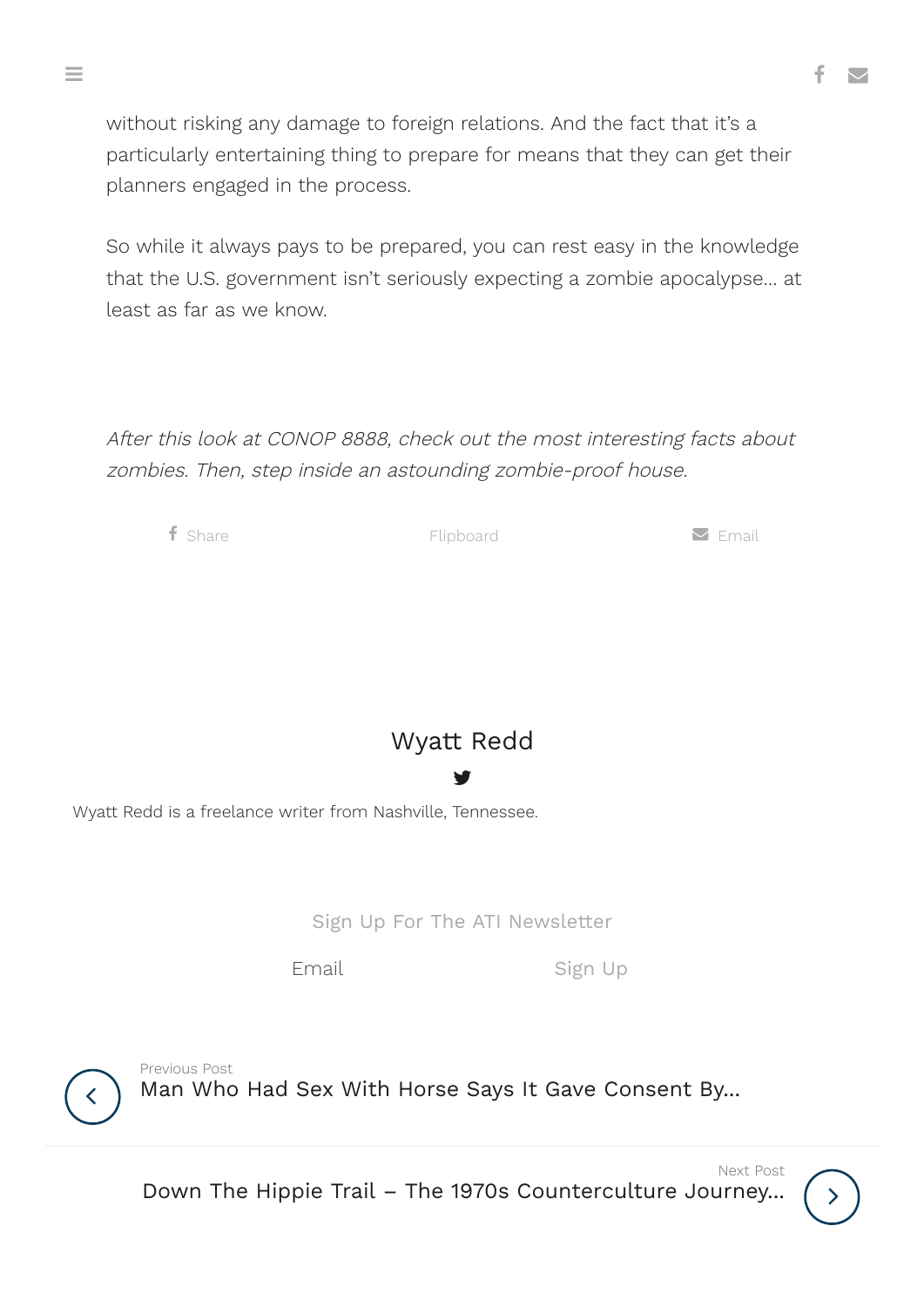Forbidden Fruit: Six Shocking Real Life Incest Stories [Throughout](https://allthatsinteresting.com/famous-incest) History Trending on ATI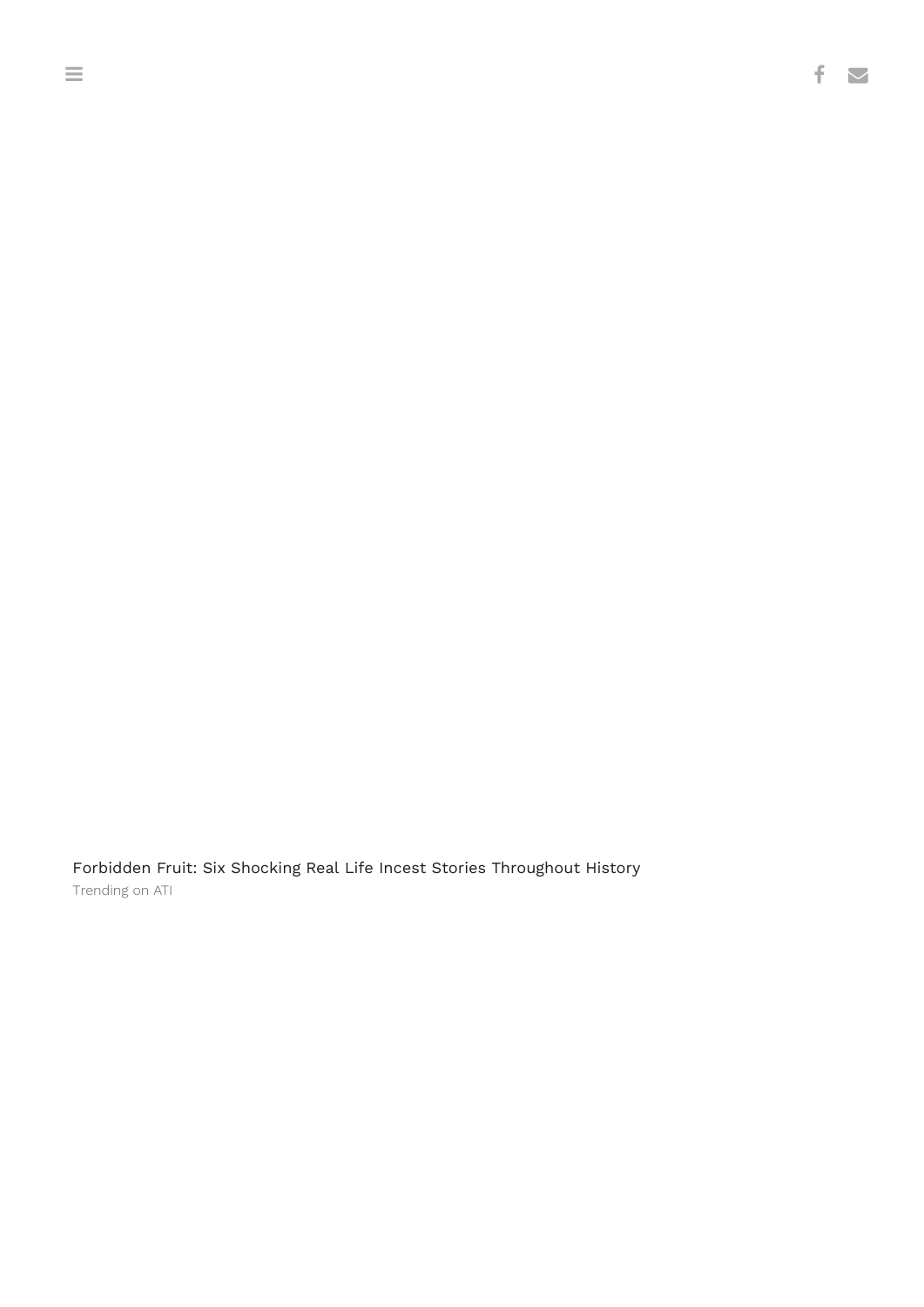The best sports bras of 2022 [Promoted](http://traffic.pubexchange.com/c/15b878e1-1b2f-4cf3-8135-6d1c87f44f7a/d92ecaea-3fb8-468b-832f-6a251aa0c77c/a7653d9e-41bd-434a-a4fb-770230a05e09/f?u=cnn.com) by CNN